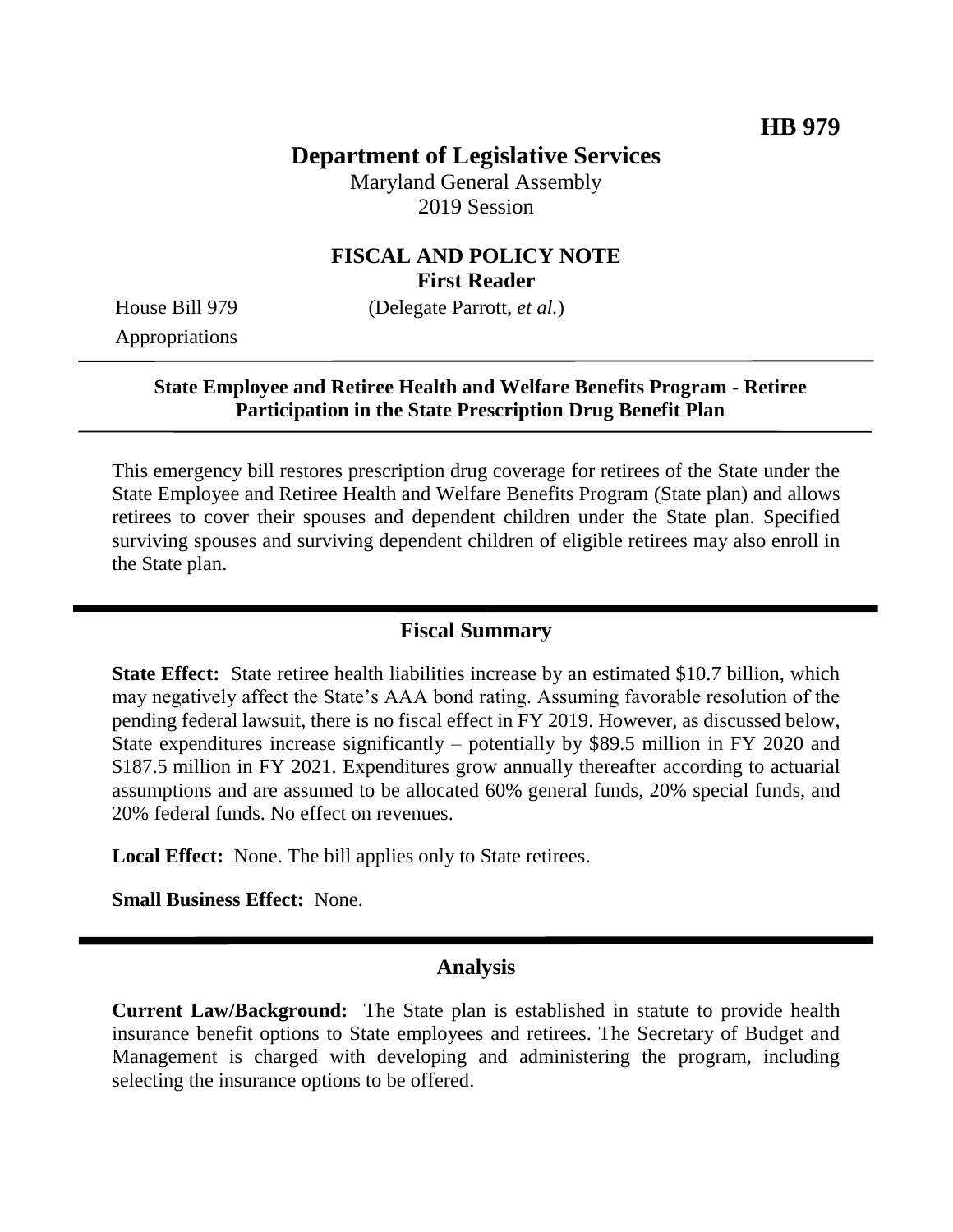Health benefits provided to retirees are often referred to as Other Postemployment Benefits (OPEB) to distinguish them from pension benefits.

Upon their retirement, and provided they receive a retirement allowance from the State Retirement and Pension System, retired State employees may enroll and participate in any of the health insurance options provided by the State plan. Until the enactment of Chapter 397 of 2011, this had allowed retired State employees to retain the same health coverage they had as active employees. In addition, active State employees earn eligibility for a partial State subsidy of the cost of health insurance coverage when they retire.

Chapter 397 established new eligibility requirements for retirees to enroll in the State plan and qualify for the premium subsidy if they are hired on or after July 1, 2011. Therefore, the eligibility requirements to enroll in the State plan are different for those who began employment with the State before July 1, 2011, and those who began employment with the State on or after that date. Employees hired *before* July 1, 2011, are eligible to enroll and participate in the group coverage when they retire if they have:

- retired directly from the State with at least 5 years of service;
- retired directly from State service with a disability;
- ended State service with at least 16 years of service;
- ended State service with at least 10 years of creditable service and within 5 years of retirement age; or
- ended State service on or before June 30, 1984.

Employees who began employment with the State *on or after* July 1, 2011, are eligible to enroll in the State plan if they:

- retire directly from the State with at least 10 years of service;
- retire directly from State service with a disability;
- end State service with at least 25 years of service; or
- end State service with at least 10 years of creditable service and within 5 years of normal retirement age.

Similarly, eligibility for the premium subsidy differs depending on when the retiree began employment with the State. A retiree hired *before* July 1, 2011, must have at least 16 years of service to receive the same subsidy of health insurance premiums that is provided to active employees (80% of preferred provider organization premiums, 83% of point of service premiums, and 85% of premiums for exclusive provider organizations and integrated health models). If a retiree has fewer than 16 years of State service (but at least 5 years), the benefit is prorated. A retiree hired *on or after* July 1, 2011, must have 25 years of service to receive the same subsidy as that provided to active employees. If a retiree has fewer than 25 years (but at least 10), the benefit is prorated.

HB 979/ Page 2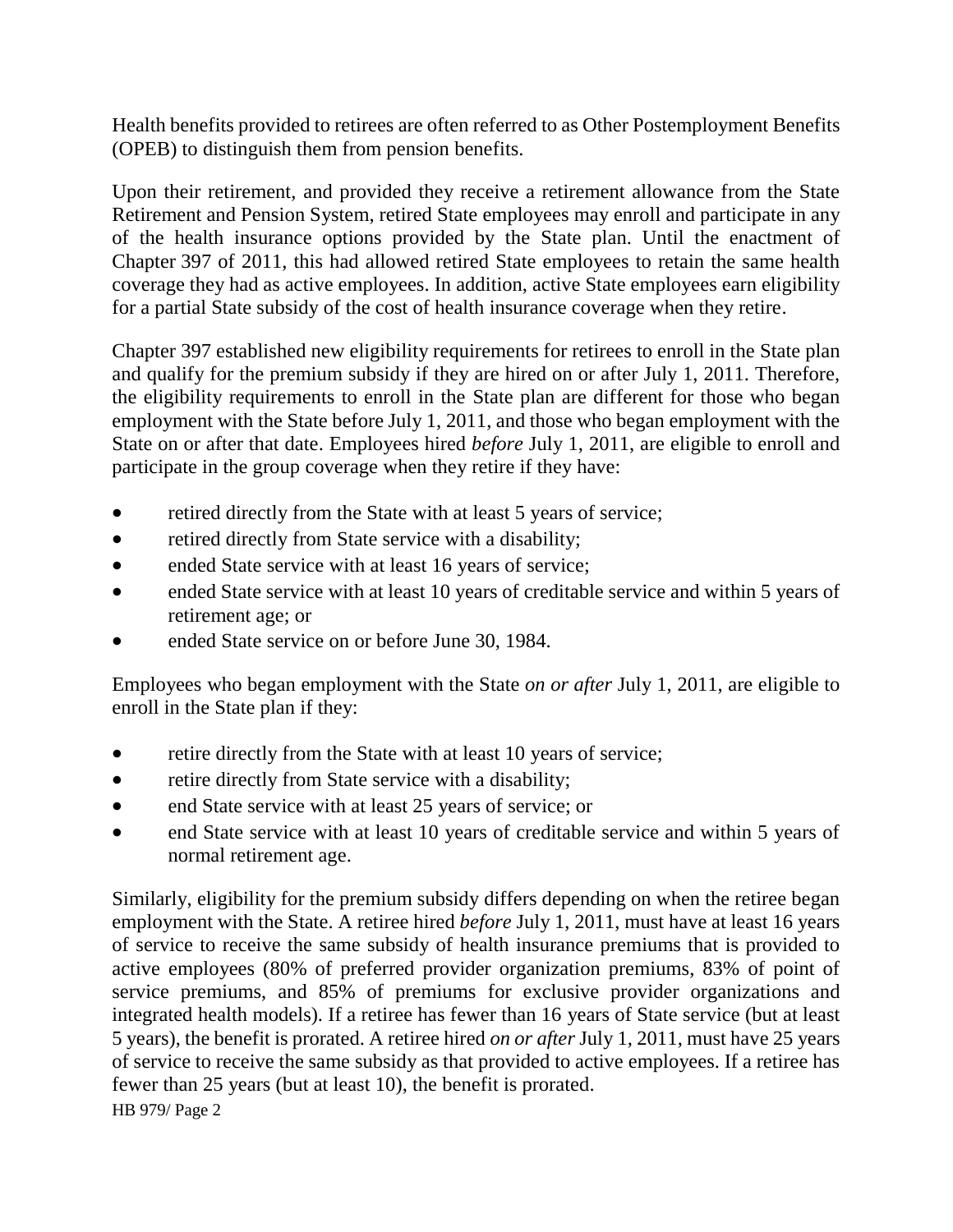As noted earlier, Chapter 397 made changes to OPEB coverage provided to State retirees, particularly in the area of prescription drug coverage. First, it authorized the State to establish health insurance benefit options for retirees that differ from those for active State employees. In addition, Chapter 397 increased the share of the premium for prescription drug coverage paid by retirees from 20% to 25% (it remained 20% for active State employees) and raised out-of-pocket (OOP) limits for retirees to \$1,500 for a single retiree and \$2,000 for family drug coverage (previously, the limit had been \$750 for single or family coverage for both active employees and retirees). Finally, it eliminated State prescription drug coverage for Medicare-eligible retirees in fiscal 2020. Fiscal 2020 was the year that improvements to Medicare Part D prescription coverage enacted by the federal Patient Protection and Affordable Care Act (ACA) were to be fully phased in, allowing Medicare-eligible retirees to get comparable prescription coverage through Medicare instead of from the State.

In response to the new authority to establish separate coverage for retirees, the Department of Budget and Management (DBM) established a new Employer Group Waiver Plan, effective January 1, 2014, to provide prescription drug coverage to Medicare-eligible retirees. Employer Group Waiver Plans are authorized under the 2003 Medicare Prescription Drug Modernization Act and essentially "wrap" employer coverage around the Medicare Part D prescription drug coverage. Participating retirees do not have to actively make any change in their coverage because all interactions between the State plan and Medicare are handled administratively.

In accordance with Chapter 397, State prescription drug coverage for Medicare-eligible retirees was to end July 2019. However, because the improvements to Medicare Part D coverage under the ACA were accelerated, and because the State plan year begins on January 1 of each year, Chapter 10 of 2018 (the Budget Reconciliation and Financing Act) accelerated the date coverage would end to January 1, 2019. Chapter 10 also clarified that a non-Medicare-eligible spouse, surviving spouse, dependent child, or surviving dependent child of a Medicare-eligible retiree may remain enrolled in the State prescription drug plan even if the retiree is no longer eligible. Finally, it required the Secretary of Budget and Management to provide written notice to individuals affected by the change in the State prescription drug plan.

In response to the notice of the impending expiration of the State prescription drug benefits, several retirees filed a lawsuit in federal court challenging the State's action on the grounds that it is an unconstitutional breach of contract. On October 16, 2018, the federal court issued a temporary restraining order and preliminary injunction preventing the State from terminating coverage until the lawsuit is resolved. As a result, State prescription drug coverage is currently in effect.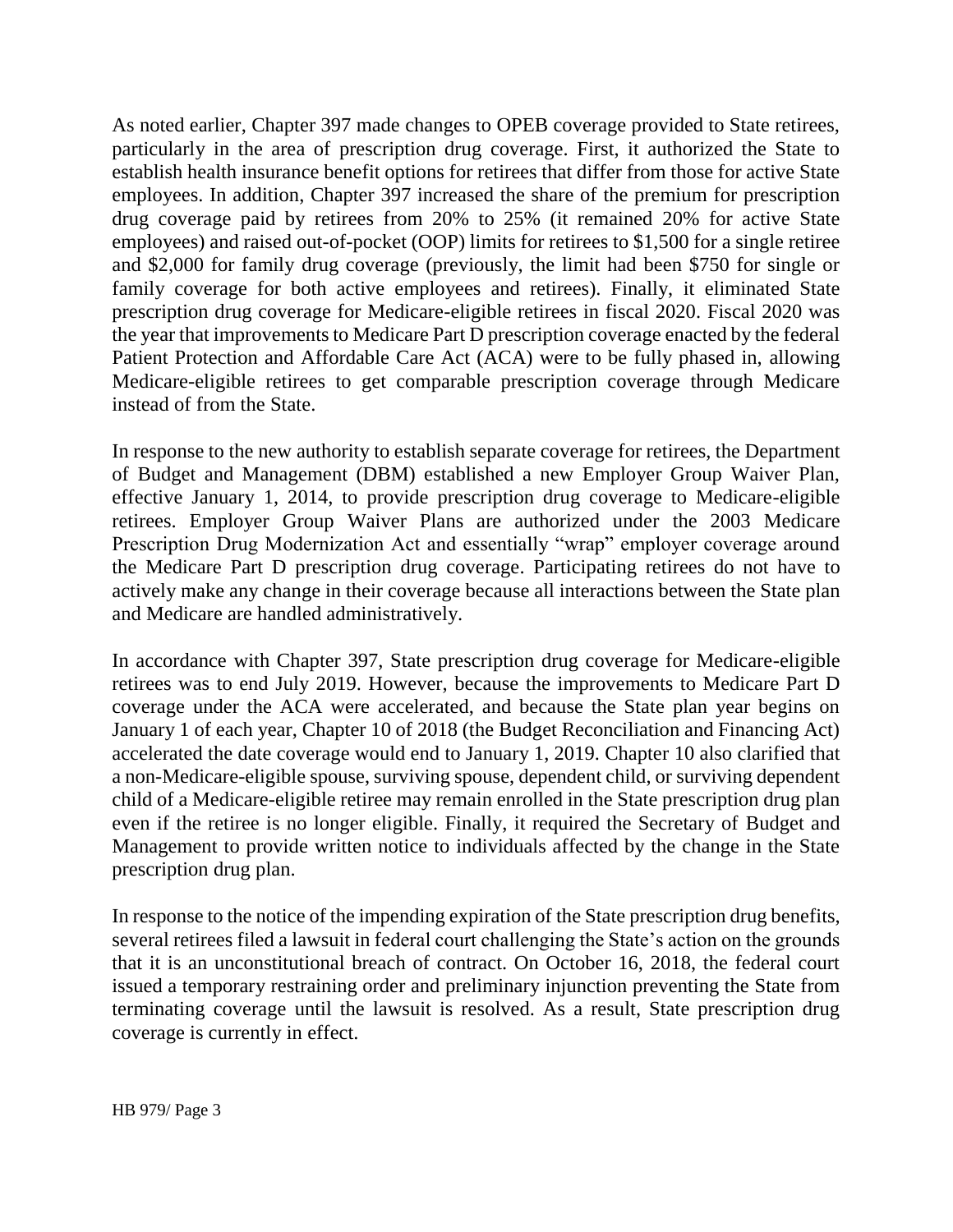State and federal courts have not consistently recognized a contractual obligation that protects retiree health benefits from diminution or infringement when they are established in statute. In the absence of relevant case law in Maryland, a 2005 opinion of the Maryland Attorney General concluded that "the statute does not create a contractual obligation and the General Assembly remains free to amend the law that provides such benefits." It also found that cases in other states had reached various conclusions, including, in some cases, recognizing a vested right to health benefits for retirees. But the Attorney General advised that such cases had limited application in Maryland because they were based on particular state constitutions, collective bargaining agreements, or circumstances in other states. In 2014, a federal district court in California ruled against retired employees of Orange County, finding that county ordinances, resolutions, and other documents did not create an implied vested right to a specific health benefit.

Based on Medicare-eligible retirees' claims cost in calendar 2017, DBM estimates that OOP costs increase under Medicare Part D for 36,223 Medicare-eligible retirees, spouses, and dependents, with almost 40% of all retirees and beneficiaries experiencing an annual increase of less than \$500; however, 267 participants see their OOP costs increase by more than \$10,000. Conversely, 8,946 State retirees and beneficiaries (almost 20%) will pay less under Medicare Part D coverage. **Exhibit 1** provides the breakdown of expected OOP changes to Medicare-eligible retirees as a result of the transition to Medicare Part D coverage.

## **Exhibit 1 Effects of Transition to Medicare Part D on Retiree Out-of-pocket Costs for Medicare-eligible Retirees Calendar 2017 Claims Data**

|                                        | <b>Participants</b> | % of Retirees |
|----------------------------------------|---------------------|---------------|
| Lower Out-of-pocket Costs Under Part D | 8,946               | 19.8%         |
| <b>Out-of-pocket Cost Increases</b>    |                     |               |
| \$0-\$500                              | 17,894              | 39.6%         |
| \$500-\$1,000                          | 7,116               | 15.8%         |
| $$1,000-S1,500$                        | 4,005               | 8.9%          |
| $$1,500 - $2,000$                      | 2,163               | 4.8%          |
| \$2,000-\$5,000                        | 3,525               | 7.8%          |
| \$5,000-\$10,000                       | 1,253               | 2.8%          |
| Over \$10,000                          | 267                 | $0.6\%$       |
| <b>Total</b>                           | 45,169              | 100.0%        |

Note: Numbers may not sum to total due to rounding. Source: Department of Budget and Management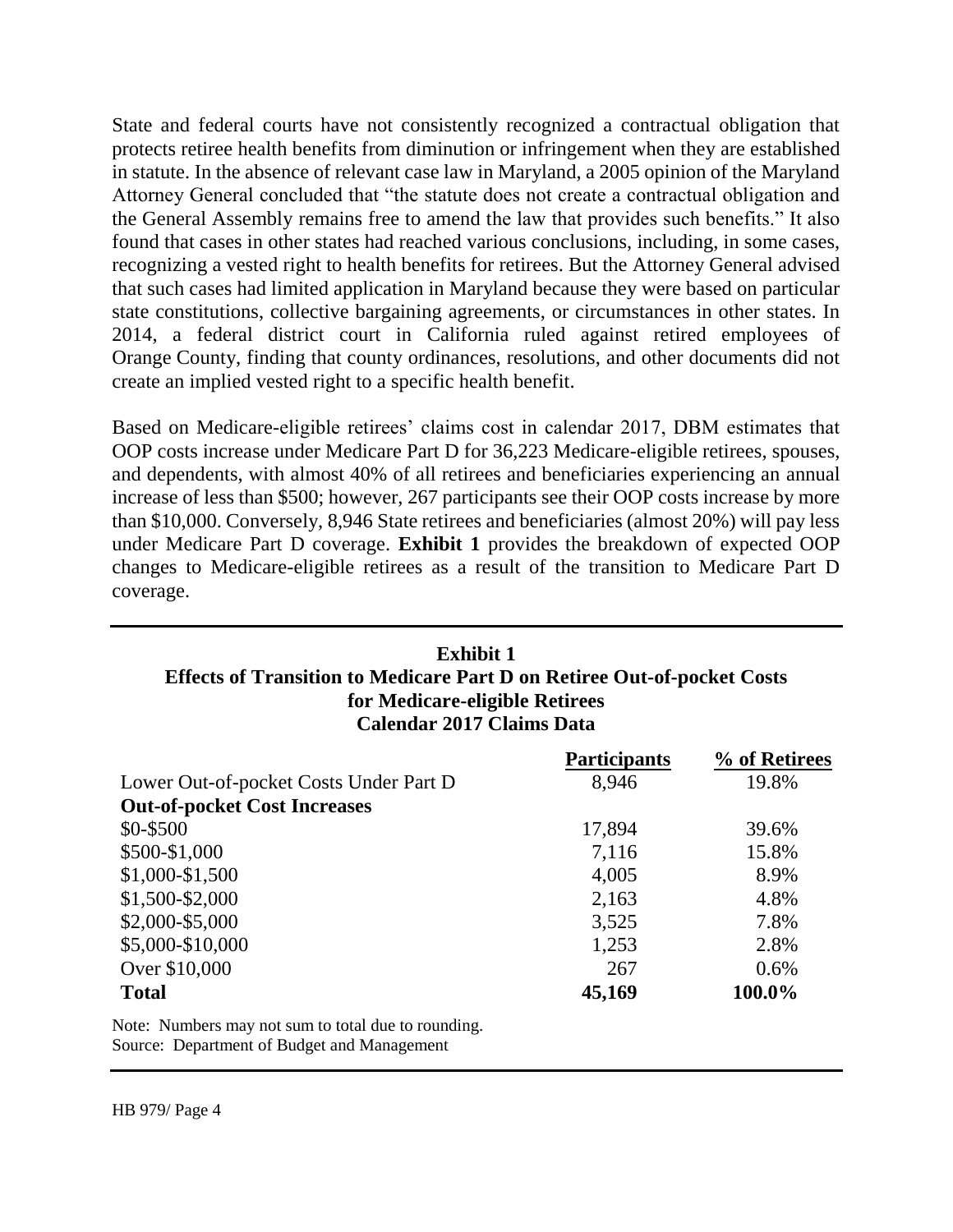### **State Fiscal Effect:**

### *Other Postemployment Benefits Liabilities*

The decision to terminate prescription drug coverage for Medicare-eligible retirees under Chapter 397 was driven by concerns about the long-term sustainability of the program if the State's long-term OPEB liabilities were not reduced. Chapter 397 successfully reduced these liabilities. Prior to the Act, the State's total unfunded OPEB liabilities were calculated at \$15.9 billion over 30 years and were consistently noted as a negative factor by bond rating agencies. As the State does not prefund OPEB costs in the same manner that it does pension obligations, the liabilities loomed as a costly future obligation that the State could not afford over the long term. The provision of prescription drug coverage to Medicare-eligible retirees represented one of the single greatest components of that long-term liability. Following the enactment of Chapter 397, which included other liability-reducing provisions, the State's OPEB liabilities dropped by almost half, to \$8.2 billion. The Medicare prescription drug provisions accounted for about \$5.5 billion of the total \$7.7 billion reduction.

Since then, the Governmental Accounting Standards Board (GASB) has changed the way OPEB liabilities are calculated, and health care costs have continued to climb. Together, these two factors have caused the State's OPEB liability to increase since Chapter 397 was enacted. As of July 1, 2018, the State's *net* OPEB liability is \$10.7 billion (the *total* OPEB liability is \$11.1 billion), which accounts for the continuation of prescription drug coverage for the second half of fiscal 2019 due to the federal court injunction.

DBM's consulting actuary projects that the restoration of full prescription drug benefits under the bill increases the State's net OPEB liability by \$10.7 billion, or double the current liability level. Under the new GASB accounting rules, the full liability is reflected on the State's balance sheet, so an increase of that magnitude has the potential to negatively affect the State's AAA bond rating. Any such effect is not reflected in this analysis but could be meaningful.

#### *Annual Costs*

Calculation of the bill's effect on the State's expenditures for retiree prescription drug coverage is complicated by two factors. First, the federal injunction requires the State to maintain coverage despite current State law, and the injunction remains in effect for an indeterminate amount of time (until the lawsuit is resolved). Second, the State plan year begins on January 1, but the State fiscal year begins on July 1. This analysis assumes that changes in coverage are made only at the beginning of each plan year, so any change in coverage levels and expenditures affects only half of the first fiscal year.